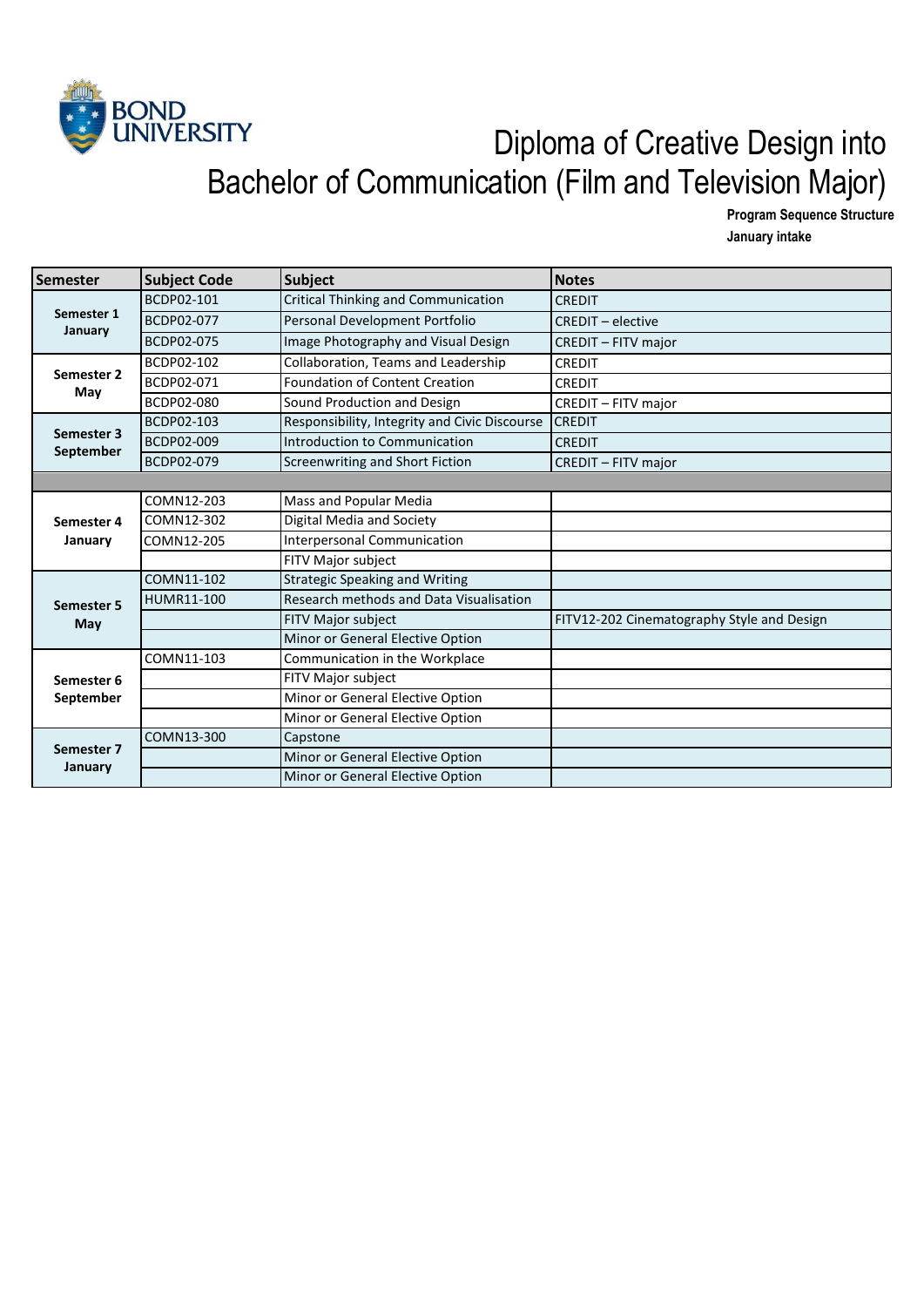

## BOND<br>UNIVERSITY Diploma of Creative Design into Bachelor of Communication (Film and Television Major)

**Program Sequence Structure May intake** 

| <b>Semester</b>         | <b>Subject Code</b> | Subject                                       | <b>Notes</b>                               |
|-------------------------|---------------------|-----------------------------------------------|--------------------------------------------|
| Semester 1<br>May       | BCDP02-101          | Critical Thinking and Communication           | <b>CREDIT</b>                              |
|                         | BCDP02-077          | Personal Development Portfolio                | <b>CREDIT - elective</b>                   |
|                         | BCDP02-071          | <b>Foundation of Content Creation</b>         | <b>CREDIT</b>                              |
| Semester 2<br>September | BCDP02-102          | Collaboration, Teams and Leadership           | <b>CREDIT</b>                              |
|                         | BCDP02-075          | Image, Photography and Visual Design          | CREDIT - FITV major                        |
|                         | BCDP02-079          | Screenwriting and Short Fiction               | CREDIT - FITV major                        |
| Semester 3              | BCDP02-103          | Responsibility, Integrity and Civic Discourse | <b>CREDIT</b>                              |
|                         | BCDP02-009          | Introduction to Communication                 | <b>CREDIT</b>                              |
| January                 | BCDP02-078          | <b>Screen Editing</b>                         | CREDIT - FITV major                        |
|                         |                     |                                               |                                            |
|                         | COMN11-102          | <b>Strategic Speaking and Writing</b>         |                                            |
| Semester 4<br>May       |                     | FITV Major subject                            | FITV12-202 Cinematography Style and Design |
|                         |                     | Minor or General Elective Option              |                                            |
|                         |                     | Minor or General Elective Option              |                                            |
|                         | COMN11-103          | Communication in the Workplace                |                                            |
| <b>Semester 5</b>       | COMN12-302          | Digital Media and Society                     |                                            |
| September               | HUMR11-100          | Research methods and Data Visualisation       |                                            |
|                         |                     | FITV Major subject                            |                                            |
| Semester 6<br>January   | COMN12-203          | Mass and Popular Media                        |                                            |
|                         | COMN12-205          | <b>Interpersonal Communication</b>            |                                            |
|                         |                     | FITV Major subject                            |                                            |
|                         |                     | Minor or General Elective Option              |                                            |
| Semester 7<br>May       | COMN13-300          | Capstone                                      |                                            |
|                         |                     | Minor or General Elective Option              |                                            |
|                         |                     | Minor or General Elective Option              |                                            |